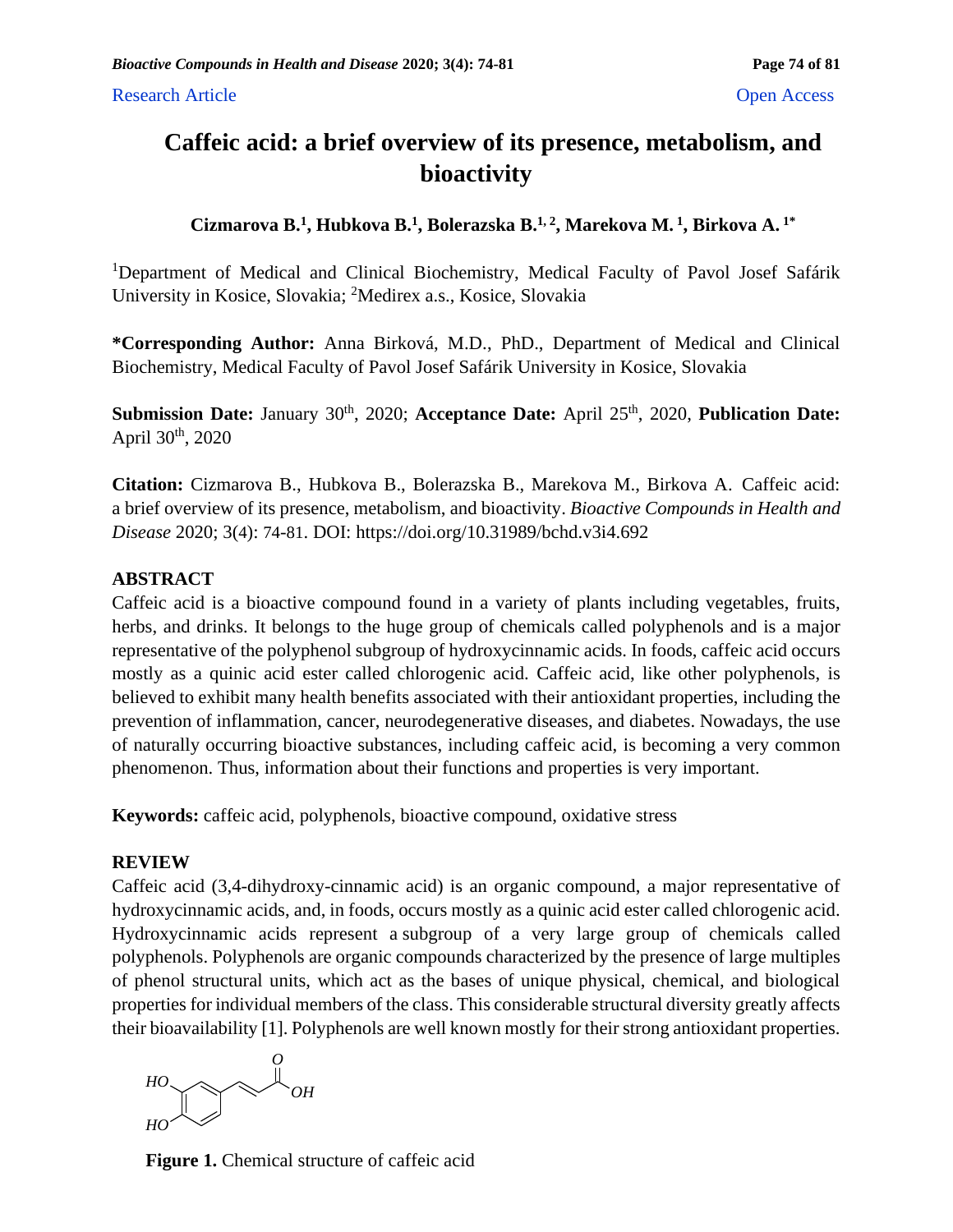The protective effect of caffeic acid on the human body is explained due to its antioxidant properties, which are attributed to its chemical structure. Antioxidant properties of caffeic acid are associated with the presence of two hydroxyl groups on its aromatic ring (Figure 1), which allow it to donate the hydrogen and stabilize the resulting phenoxyl radical. Additionally, the presence of a double bond in the carbon chain (the unsaturated side chain 2,3 double bond) increases the stability of the phenoxyl radical. It has also been suggested that caffeic acid has the ability to form chelates with divalent metals. For example, those that are catalysts for oxidation reactions or cofactors of enzymes catalyzing reactions related to the formation of reactive oxygen species (ROS) and modulation of gene expression function in anti-inflammatory and immunoregulatory responses [2]. These chemical factors associated with the caffeic acid molecule allow the elimination of free radicals and prevent ROS formation, which has beneficial effects on the human body and can prevent various types of diseases.

### *Presence of caffeic acid in the food*

Caffeic acid is naturally found in various foods, beverages, nuts, herbs, vegetables, fruits, and oils (Table 1). This compound can be found in plants or released from the metabolization of other molecules, especially chlorogenic acids in coffee or caftaric acid in grape [3].

| Food type                        | <b>Mean content</b>                           |
|----------------------------------|-----------------------------------------------|
| <b>Fruits and fruit products</b> |                                               |
| Plum, prune                      | 1.11 mg/100 g FW                              |
| Date, dried                      | 2.52 mg/100 g FW                              |
| American cranberry               | $2.31$ mg/100 g FW                            |
| <b>Black</b> chokeberry          | 141.14 mg/100 g FW                            |
| Cloudberry                       | $\overline{1.00 \text{ mg}/100 \text{ g}}$ FW |
| Lingonberry, raw                 | $6.34$ mg/100 g FW                            |
| Grapefruit                       | 2.00e-03 mg/100 g FW                          |
| Peach, peeled                    | $0.63$ mg/100 g FW                            |
| Date, fresh                      | $\overline{3.37}$ mg/100 g FW                 |
| Apple (Dessert), whole, raw      | $0.33$ mg/100 g FW                            |
| Pear, peeled                     | $0.14$ mg/100 g FW                            |
| <b>Vegetables</b>                |                                               |
| Cauliflower, raw                 | 1.00e-02 mg/100 g FW                          |
| Eggplant (Purple), whole, raw    | 0.38 mg/100 g FW                              |
| Olive (Black), raw               | $2.10 \text{ mg}/100 \text{ g}$ FW            |
| Olive (Green), raw               | 1.33 mg/100 g FW                              |
| Tomato, whole, raw               | $0.45$ mg/100 g FW                            |
| Carrot, raw                      | $0.02$ mg/100 g FW                            |
| Potato, raw                      | $\overline{1.62}$ mg/100 g FW                 |
| <b>Alcoholic beverages</b>       |                                               |
| Beer (Alcohol free)              | $0.01$ mg/100 ml                              |
| Beer (Dark)                      | $0.03$ mg/100 ml                              |
| Beer (Regular)                   | $0.03$ mg/100 ml                              |
| Wine (Red)                       | 1.88 mg/100 ml                                |
| Wine (Rosé)                      | $0.33$ mg/100 ml                              |
| Wine (White)                     | $0.24$ mg/100 ml                              |
| Non-alcoholic beverages          |                                               |
| Coffee beverage (Filter)         | $0.03$ mg/100 ml                              |

**Table 1.** Some examples of foods containing caffeic acid. (Edited from [4])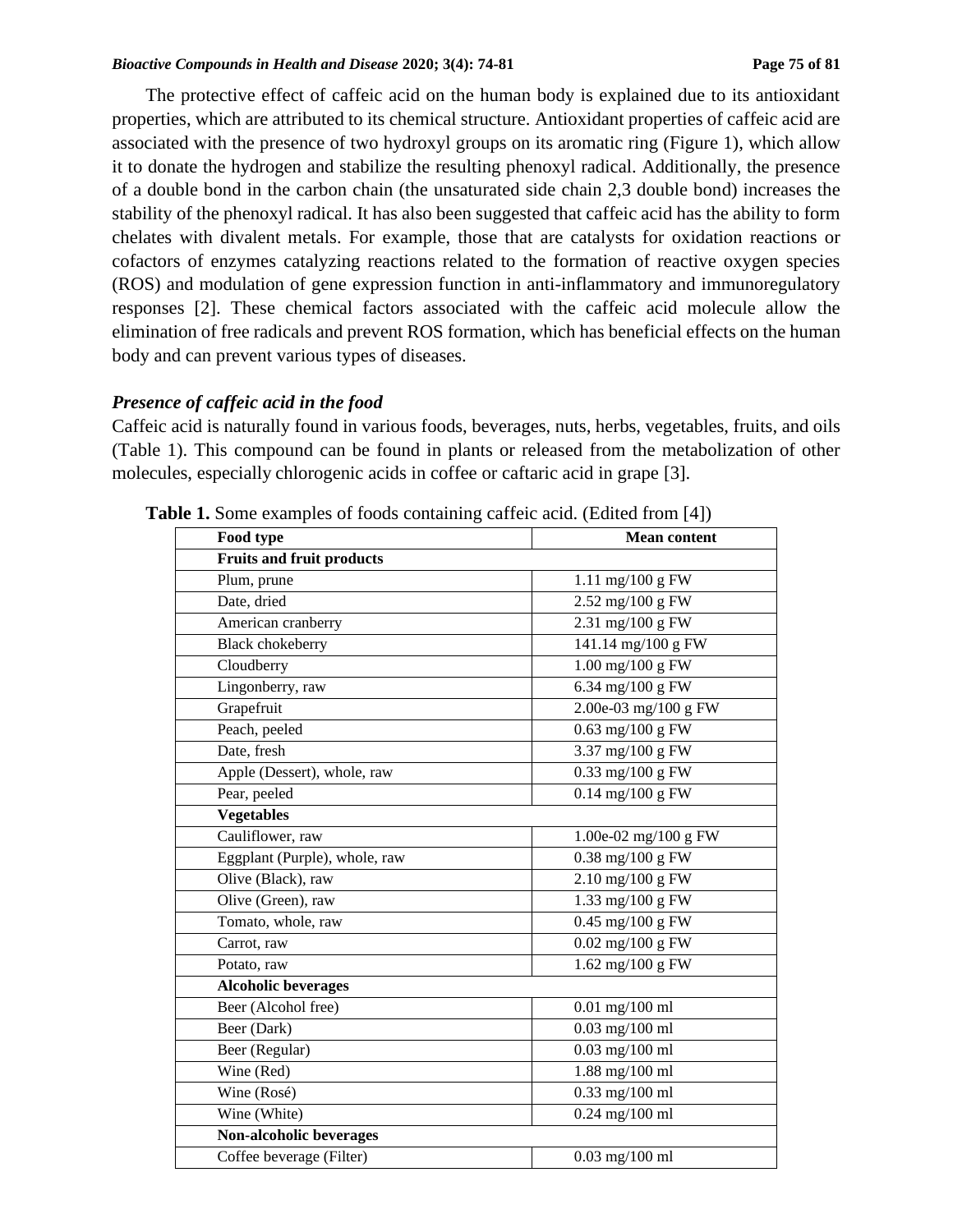| Food type                               | <b>Mean content</b>                       |
|-----------------------------------------|-------------------------------------------|
| Grape (Green), pure juice               | $0.16$ mg/100 ml                          |
| Plum, prune, juice from concentrate     | 5.10 mg/100 ml                            |
| Apple (Cider), juice from concentrate   | $0.24$ mg/100 ml                          |
| Apple (Cider), pure juice               | $0.34$ mg/100 ml                          |
| Apple (Dessert), juice from concentrate | $0.15$ mg/100 ml                          |
| Apple (Dessert), pure juice             | $0.68$ mg/100 ml                          |
| Pear, pure juice                        | $0.74$ mg/100 ml                          |
| Pomegranate, pure juice                 | $0.07$ mg/100 ml                          |
| Oils                                    |                                           |
| Olive, oil, extra virgin                | $0.02$ mg/100 g FW                        |
| Olive, oil, virgin                      | $0.02$ mg/100 g FW                        |
| Soy, oil                                | $8.00e-04$ mg/100 g FW                    |
| <b>Seeds and Nuts</b>                   |                                           |
| Walnut, dehulled                        | $0.24$ mg/100 g FW                        |
| Sunflower seed, meal                    | 8.17 mg/100 g FW                          |
| Cereals and cereal products             |                                           |
| Bread, rye, whole grain flour           | $0.77 \text{ mg}/100 \text{ g} \text{FW}$ |
| Common wheat, whole grain flour         | $0.04$ mg/100 g ${\rm FW}$                |
| Maize, refined flour                    | $0.04$ mg/100 g FW                        |
| Oat, refined flour                      | $0.04$ mg/100 g FW                        |
| Oat, whole grain flour                  | $0.16$ mg/ $100$ g FW                     |
| Rice, parboiled                         | 0.34 mg/100 g FW                          |
| Rice, whole grain                       | $0.05$ mg/100 g FW                        |
| Rye, whole grain flour                  | 0.20 mg/100 g FW                          |
| Seasonings (herbs, spices)              |                                           |
| Common sage, dried                      | 26.40 mg/100 g FW                         |
| Common sage, fresh                      | 7.42 mg/100 g FW                          |
| Common thyme, dried                     | 21.28 mg/100 g FW                         |
| Common thyme, fresh                     | 11.70 mg/100 g FW                         |
| Italian oregano, fresh                  | 10.40 mg/100 g FW                         |
| Marjoram, dried                         | 1.90 mg/100 g FW                          |
| Oregano, dried (wild marjoram)          | 10.70 mg/100 g FW                         |
| Rosemary, dried                         | 9.67 mg/100 g FW                          |
| Rosemary, fresh                         | $2.08 \text{ mg}/100 \text{ g}$ FW        |
| Spearmint, dried                        | 25.00 mg/100 g FW                         |
| Welsh onion, fresh                      | $0.02 \text{ mg}/100 \text{ g} \text{FW}$ |
| Vinegar                                 | $0.28$ mg/100 ml                          |
| Caraway                                 | 16.40 mg/100 g FW                         |
| Ceylan cinnamon                         | 24.20 mg/100 g FW                         |
| Cumin                                   | 16.60 mg/100 g FW                         |
| Ginger, dried                           | 15.50 mg/100 g FW                         |
| Nutmeg                                  | 16.30 mg/100 g FW                         |
| Star anise                              | 20.20 mg/100 g FW                         |

FW, food weight; mg, milligram; g, gram; ml, milliliter.

Currently, there is insufficient information on what the suitable dose of caffeic acid is, but some scientists agree on the sufficient amount of total cinnamates, which ranges from almost zero to 1 g in humans [5].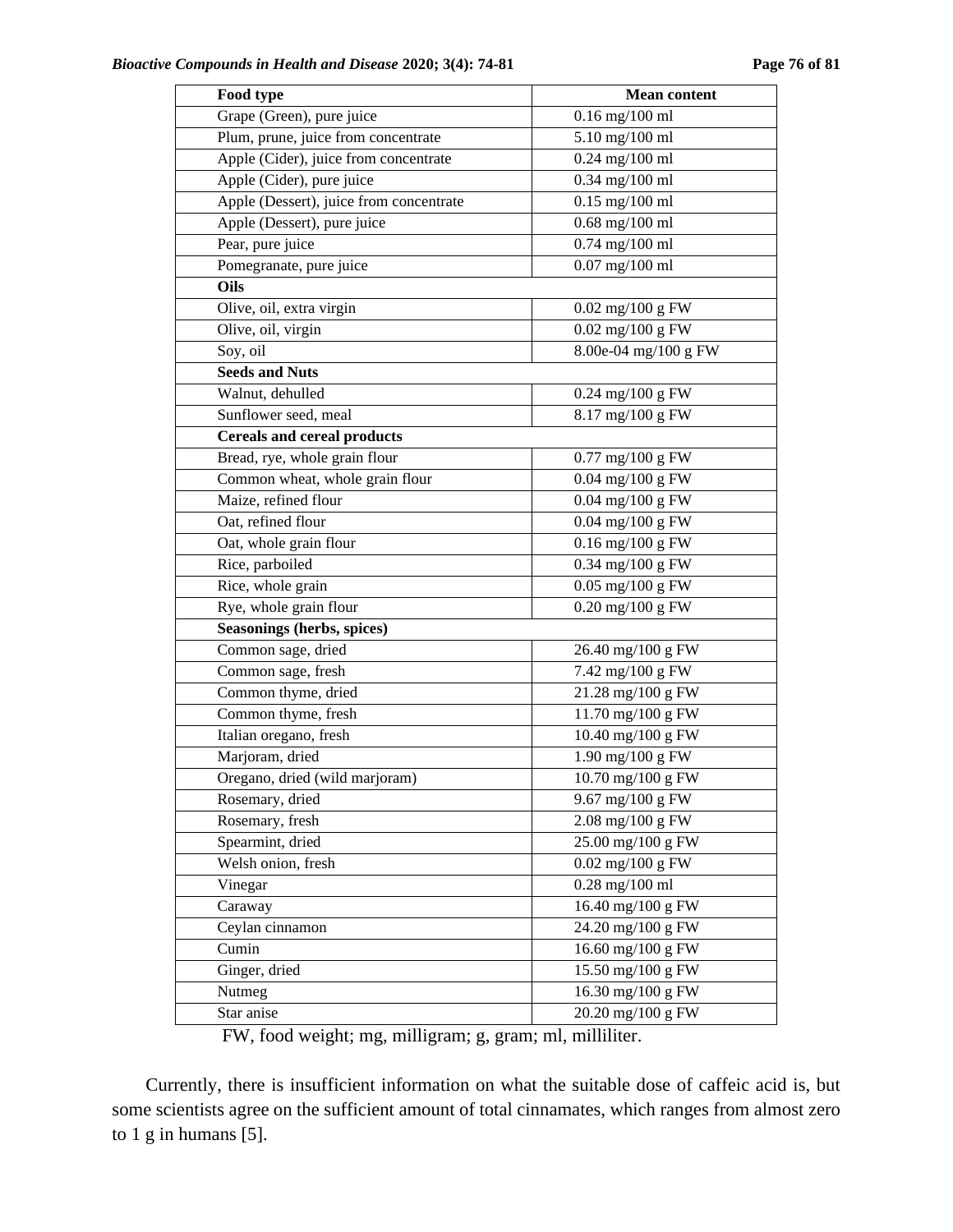#### *Metabolism of caffeic acid*

Hydrolyzation is a very important stage in the human metabolism of caffeic acid which occurs in the intestine due to the presence of esterases, enzymes capable of hydrolyzing chlorogenic acid to produce caffeic acid. Caffeic acid is found in its ester within foods, which is very difficult to absorb; the absorption of ingested caffeic acid is 95±4%. The ingestion of this compound begins in the stomach where a very small amount of it is passively absorbed. Followed by the action of microbial esterases in the colon, the caffeic acid is cleaved in free form and absorbed by the intestinal mucosa (most 95%). Through active transport mediated by monocarboxylic acid transporters, the caffeic acid is then transported through the membranes of the intestinal cells. One hour after the ingestion of food, the maximum plasma concentration of caffeic acid was observed to rapidly decrease. The compound is made more hydrophilic immediately after absorption through the detoxification process (i.e. methylation, sulphation, and glucuronidation), thus reducing its toxicity and facilitating its elimination. The small intestine is likely to be a site for the cleavage of feruoylquinic acids releasing caffeic acid and ferulic acid, the metabolism of caffeic acid to its 3 and 4-O-sulfates, and the methylation of caffeic acid to form isoferulic acid and its subsequent 3- O-sulfation and glucuronidation. The colon is probably the site for the metabolism of caffeic acid to dihydrocaffeic acid, which is further metabolized to dihydro-isoferulic acid. Caffeic acid is excreted primarily through urine, with measures of urinary excretion between  $5.9 - 27$  % [6-8].

**Figure 2.** The presumed mechanism of the absorption and metabolization of phenolic compounds



**Figure 2.** PP, (poly)phenol aglycone; PP-g, (poly)phenol glycoside; PP-m, polyphenol sulfate/glucuronide/methyl metabolites; SGLT1, sodium-dependent glucose transporter 1; GLUT2, glucose transporter 2; LPH, lactase phlorizin hydrolase; MRP1-2–3, multidrug-resistant proteins; CBG, cytosolic β-glucosidase; COMT, catechol-*O*-methyl transferase; SULT, sulfotransferase; UGT, uridine-5′ diphosphate glucuronosyltransferase. (Edited from [3]).

## *Caffeic acid bioactivity*

Caffeic acid is claimed to have many health benefits including anti-inflammatory, anticancer, and antiviral capabilities. Caffeic acid is also an antioxidant that can reduce the oxidative stress that is formed in the body due to the effect of free radicals. Oxidative stress is defined as an imbalance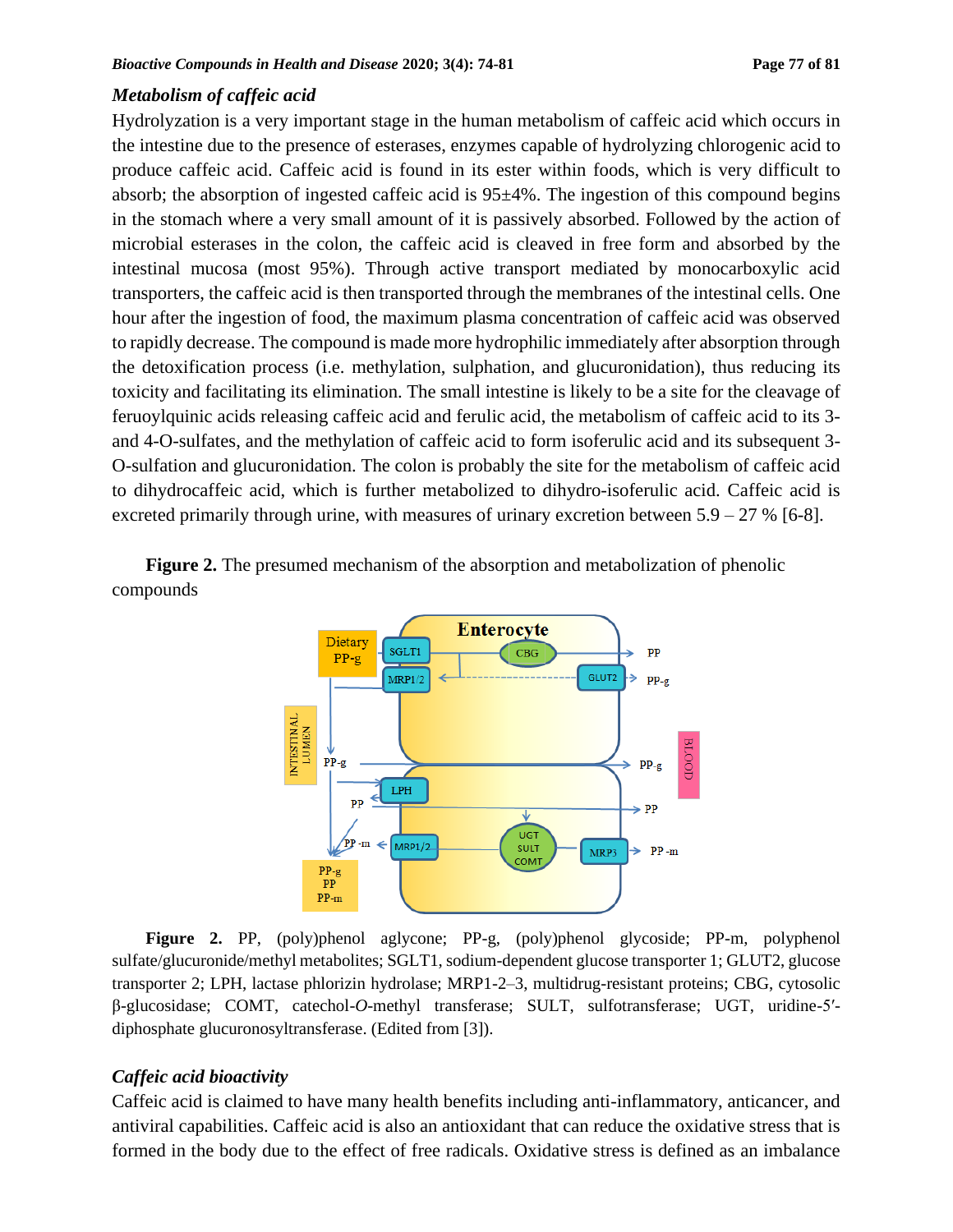#### *Bioactive Compounds in Health and Disease* **2020; 3(4): 74-81 Page 78 of 81**

between the production of reactive oxygen species and the antioxidant defense. As a result of this imbalance, oxidative stress is often responsible for the development or enhancement of human diseases including cancer, atherosclerosis, cardiovascular diseases, major depression, Parkinson's disease, Alzheimer's disease, and many others [9]. The protective effect of caffeic acid as an antioxidant on α-tocopherol in low-density lipoproteins (LDL) has previously been shown [10]. Moreover, its combination with other products such as chlorogenic acid and caftaric acid has shown more potent antioxidant activity in a variety of different systems in vitro and in vivo and plays a major role in the protective effect of chlorogenic acid against ischemia-reperfusion injury [11-13]. Caffeic acids have also received attention as promising photoprotective agents and have been used in skincare products due to their antioxidant activity. However, the literature shows little evidence of the usefulness of hydroxycinnamic acids in protecting the skin from photo-oxidative damage [14].

Consumption of foods rich in caffeic acid has also been shown to protect against carcinogenesis due to its antioxidant and pro-oxidant properties. Caffeic acid exhibits prooxidative propertiesin cancer cells that are associated with oxidative DNA (deoxyribonucleic acid) damage and, followed by its subsequent signaling, the induction of death in apoptotic cancer cells. This anticancer effect of caffeic acid through pro-oxidative properties was first demonstrated in the study by Kanimozhi and Prasad (2015). They observed increased apoptotic morphological changes in cancer cell lines treated with caffeic acid, where the use of caffeic acid increased lipid peroxidation markers in HeLa and ME-180 cancer cell lines. They also observed elevated levels of reactive oxygen species and modified mitochondrial membrane potential [15]. In 2017, Kabała-Dzik *et al* conducted a comparative study of cytotoxic activity and migration rate inhibition using caffeic acid and caffeic acid phenethyl ester (doses of 50 and  $100 \mu m$ ) against triple-negative MDA-MB-231 breast adenocarcinoma line cells. Their study confirmed that both used compounds suspended the migration rate of breast cancer MDA-MB-231 cells, with better results obtained from caffeic acid phenethyl ester treatment [16]. Even though caffeic acid phenethyl ester was directly reported as a growth inhibitor of breast cancer cells, it has also been demonstrated that caffeic acid inhibits the viability and migration process of oral carcinoma SCC-25 cells as well as head and neck squamous carcinoma cells [17, 18]. Rosendahl *et al.* (2015) tested caffeine and caffeic acid specifically against breast cancer cells MCF-7, T47D, and MDA-MB-231. In their study, they demonstrated that caffeic acid inhibited breast cancer cell proliferation, affecting downstream effectors and cell cycle progression. The highest impact of caffeic acid was observed in the MCF-7 cells (estrogen-positive), where it suppressed the proliferation of breast cancer cells [19]. The positive effect of caffeic acid was observed against hepatocarcinoma, where the anticancer activity of this compound was associated with its antioxidant and prooxidant properties. This compound has been shown to prevent excessive ROS formation, assist in killing tumor cells by DNA oxidation and angiogenesis by reducing VEGF-induced (vascular endothelial growth factor) vascularization, and suppressing MMP-2 (matrix metalloproteinase 2) and MMP-9 (matrix metalloproteinase 9) expression [7].

An antidepressive-like activity of caffeic acid was also observed with a dose of 4 mg/kg by Takeda *et al.* (2002) [20]. Similar results reported the antidepressant effects of caffeic acid phenethyl ester, the main representative component of propolis, in the study of Lee *et al.* (2014) [21].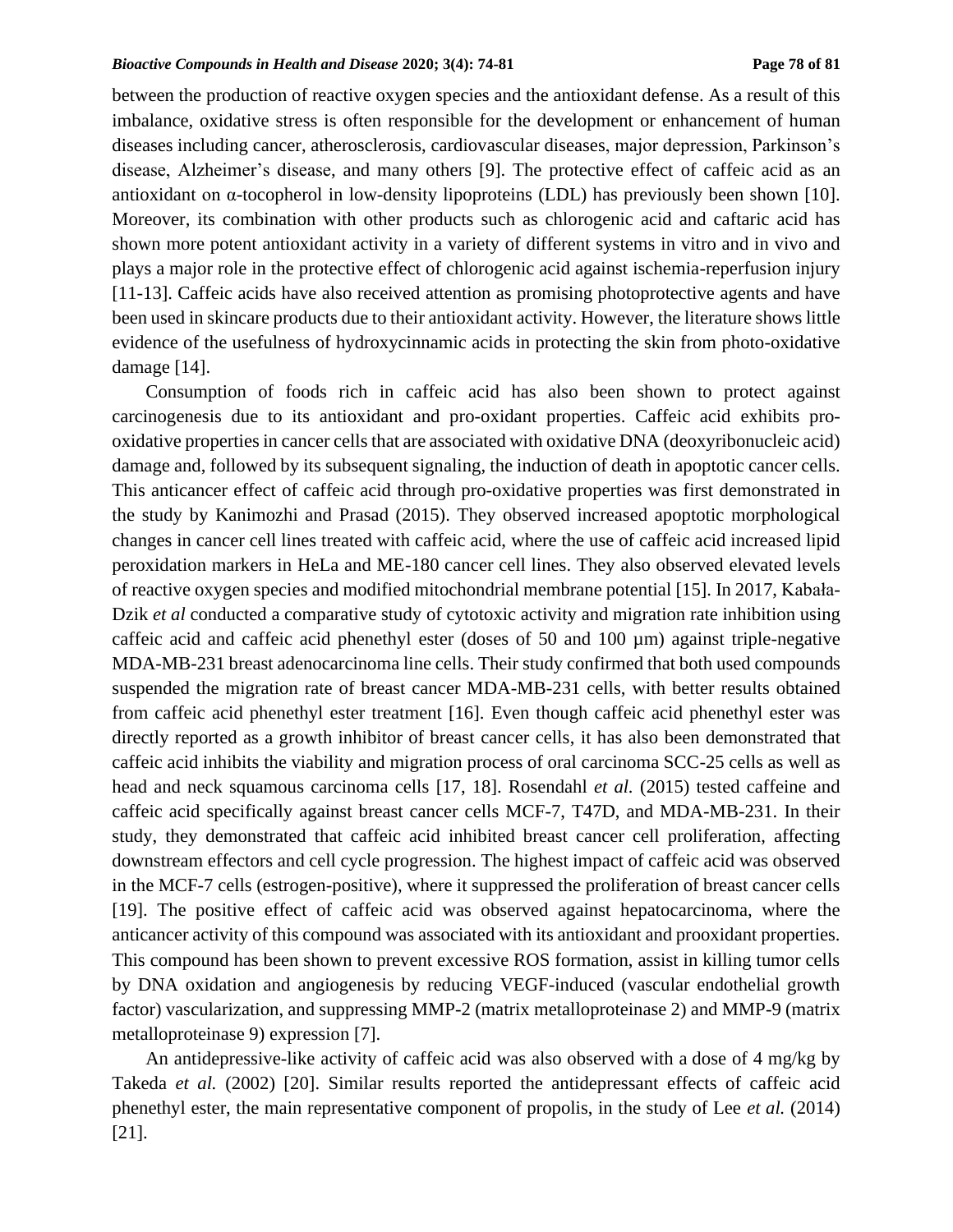#### *Bioactive Compounds in Health and Disease* **2020; 3(4): 74-81 Page 79 of 81**

Similarly to other antioxidants, caffeic acid may affect aging by improving skin elasticity and lend to a positive anti-wrinkle effect due to naturally occurring bioactive compounds. In addition to the strong antioxidant activity of caffeic acid, increased collagen production, and prevention of premature aging, the antimicrobial activity of this compound has also been shown, making it a suitable and promising substance in the treatment of skin diseases [22]. Furthermore, it has been shown to have anti-wrinkle activity in vivo [23]. Bastianini *et al.* (2018) reported on the successful preparation of an innovative raw material for cosmetic applications. They described successful vehiculation of caffeic acid into anionic clay, which is a very promising hybrid for the cosmetic market because of its higher bioavailability and prolonged antioxidant activity [24].

Chao *et al.* (2009) studied the anti-inflammatory properties of caffeic acid and ellagic acid and in their study, they demonstrated a cardioprotective effect of the tested compounds against dyslipidemia, hypercoagulability, oxidative stress, and inflammation in diabetic mice. It was further observed that the dietary supplementation of caffeic and ellagic acid improved lipid metabolism and glycemic control in diabetic mice. Ultimately, both compounds showed antioxidative, anti-inflammatory, triglyceride-lowering, anti-coagulatory protection for the heart tissue of diabetic mice [25].

The antihyperglycemic effect of caffeic acid has also been investigated in the study of Hsu *et al.* (2000). They tested two rat models: streptozotocin-induced and insulin-resistant. In diabetic rats, a dose-related decrease in plasma glucose was observed following intravenous injection of caffeic acid. It was also shown to reduce increases in the plasma glucose levels of insulin-resistant rats, following a glucose test. According to these results, an increase in glucose utilization by caffeic acid seems to be responsible for the lowering of plasma glucose [26].

#### **CONCLUSIONS**

Consumption or supplementation of naturally occurring compounds has been shown to be helpful for the prevention of many diseases. Interest in caffeic acid as one of the bioactive compounds is increasing due to its role in treating or preventing diseases such as cancer, inflammation, and diabetes with the use of its positive antioxidant properties. Caffeic acid could also prove to be useful in the production of new cosmetics due to its anti-wrinkle properties. However, further studies to elucidate the activity of this substance in humans, as well as studies assessing the appropriate administration and dosage of caffeic acid, are needed.

List of abbreviations: FW, food weight; g, gram; mg, milligram; ml, milliliter; CBG, cytosolic β-glucosidase; COMT, catechol-*O*-methyl transferase; GLUT2, glucose transporter; LPH, lactase phloridzin hydrolase; MRP1-2–3, multidrug-resistant proteins; PP, (poly)phenol aglycone; PP-g, (poly)phenol glycoside; PP-m, polyphenol sulfate/glucuronide/methyl metabolites; SGLT1, sodium-dependent glucose transporter; SULT, sulfotransferase; UGT, uridine-5′-diphosphate glucuronosyltransferase; LDL, low-density lipoprotein; DNA, deoxyribonucleic acid; MDA-MB-231; HeLa; ME-180; MCF-7 and T47D cancer cell lines; ROS, reactive oxygen species; VEGF, vascular endothelial growth factor; MMP-2 and MMP-9, matrix metalloproteinases 2 and 9.

**Competing interests:** There are no conflicts of interest to declare.

Authors' contributions: CB and BA designed the concept of the manuscript, carried out the literature poll, wrote the manuscript. HB, BB, MM contributed to the writing of the manuscript.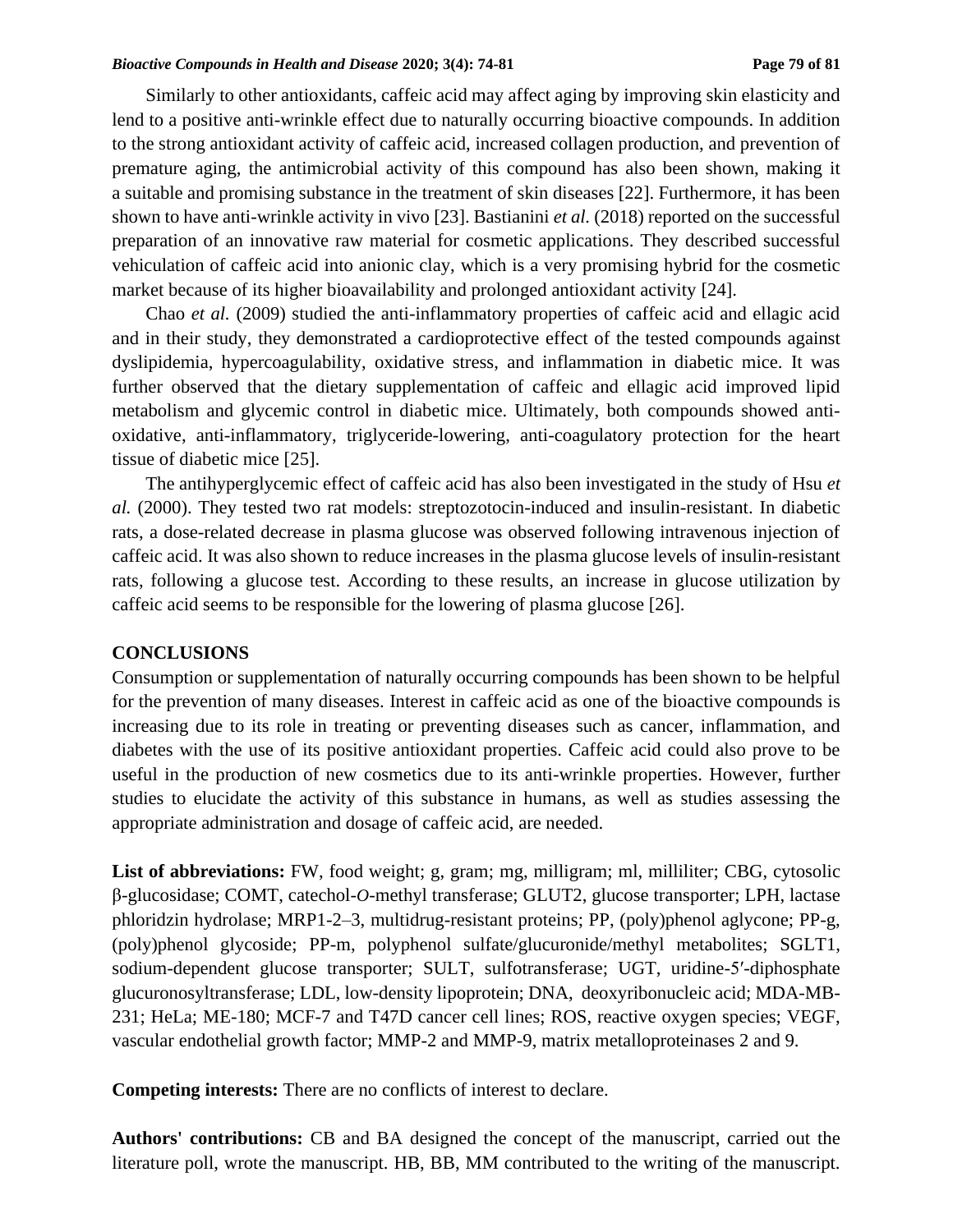BA, HB prepared figures. All authors discussed and contributed to the final version of the manuscript.

**Acknowledgements and Funding**: Not applicable.

# **REFERENCES:**

- 1. Birkova A; Cizmarova B; Hubkova B; Marekova M: Polyphenols as neuroprotective agents which contribute to the reduction of anxiety and the management of depression. In Functional Foods and Mental Health. 1st edition. Edited by Martirosyan DM and Naidoo U. Dallas: Food Science Publisher 2019:176-200.
- 2. Teixeira J; Gaspar A; Garrido EM; Garrido J; Borges F: Hydroxycinnamic acid antioxidants, An electrochemical overview. Bio Med Res In 2013, 2013:1-11.
- 3. [Del Rio D;](http://www.ncbi.nlm.nih.gov/pubmed?term=Del%20Rio%20D%5BAuthor%5D&cauthor=true&cauthor_uid=22794138) [Rodriguez-Mateos A;](http://www.ncbi.nlm.nih.gov/pubmed?term=Rodriguez-Mateos%20A%5BAuthor%5D&cauthor=true&cauthor_uid=22794138) [Spencer JP;](http://www.ncbi.nlm.nih.gov/pubmed?term=Spencer%20JP%5BAuthor%5D&cauthor=true&cauthor_uid=22794138) [Tognolini M;](http://www.ncbi.nlm.nih.gov/pubmed?term=Tognolini%20M%5BAuthor%5D&cauthor=true&cauthor_uid=22794138) [Borges G;](http://www.ncbi.nlm.nih.gov/pubmed?term=Borges%20G%5BAuthor%5D&cauthor=true&cauthor_uid=22794138) [Crozier A:](http://www.ncbi.nlm.nih.gov/pubmed?term=Crozier%20A%5BAuthor%5D&cauthor=true&cauthor_uid=22794138) Dietary (poly)phenolics in human health: structures; bioavailability; and evidence of protective effects against chronic diseases. [Antioxid Redox Signal](http://www.ncbi.nlm.nih.gov/pubmed/22794138) 2013, 18(14):1818- 1892.
- 4. Phenol-Explorer, Database of polyphenol content in foods, version 3.6 [[http://phenol](http://phenol-explorer.eu/contents/polyphenol/457)[explorer.eu/contents/polyphenol/457\]](http://phenol-explorer.eu/contents/polyphenol/457), 02.04.2020
- 5. Lindsay D, Clifford M: Chlorogenic acids and other cinnamates nature; occurrence; dietary burden; absorption and metabolism. J Sci Food Agric 2000, 80(7):1033-1043.
- 6. Manach C, Scalbert A, Morand C, Rémésy C, Jiménez L: Polyphenols: food sources and bioavailability. Am J Clin Nutr 2004, 79:727–747.
- 7. Espíndola KMM, Ferreira RG, Narvaez LEM, Silva Rosario ACR, da Silva AHM, Silva AGB, Vieira APO et al.: Chemical and Pharmacological Aspects of Caffeic Acid and Its Activity in Hepatocarcinoma. Front Oncol 2019, 9:541.
- 8. [Olthof MR,](http://www.ncbi.nlm.nih.gov/pubmed?term=Olthof%20MR%5BAuthor%5D&cauthor=true&cauthor_uid=11208940) [Hollman PC,](http://www.ncbi.nlm.nih.gov/pubmed?term=Hollman%20PC%5BAuthor%5D&cauthor=true&cauthor_uid=11208940) [Katan MB:](http://www.ncbi.nlm.nih.gov/pubmed?term=Katan%20MB%5BAuthor%5D&cauthor=true&cauthor_uid=11208940) Chlorogenic acid and caffeic acid are absorbed in humans. [J Nutr](http://www.ncbi.nlm.nih.gov/pubmed/11208940) 2001, 131(1):66-71.
- 9. [Keshari](https://www.researchgate.net/profile/Anand_Keshari?_sg%5B0%5D=dvTo386HYIYkq7HuUu0Ku9TaZk1t8OQLwsVnXCp2cGDM8zqgbmsA0j92gnLGI9TeVW_j8NI.ntgBI351eKC5a9DaR_9RA728XkZ0b7UNVz-zsPZQo8a_hF0GqlLXAIR-srd5RUnSonyFCz-1I4E6ufKL4XOhOA&_sg%5B1%5D=bH_TWcXIcskQf4epyFeHus1pKzmvxZTHoY3mzcD8xJ9pqitu0hdDpNVH8ivgBmIfu3PTntM.KOnMCvq1AyG9Q6wDVYyhTKe9BMePqS5xVPj0VRWmwzNueaxufvSP4_1kNAbhKpwmNf3DQajDLWHtBquTYo5Sug) AK, [Verma](https://www.researchgate.net/profile/Akhilesh_Kumar_Verma2?_sg%5B0%5D=dvTo386HYIYkq7HuUu0Ku9TaZk1t8OQLwsVnXCp2cGDM8zqgbmsA0j92gnLGI9TeVW_j8NI.ntgBI351eKC5a9DaR_9RA728XkZ0b7UNVz-zsPZQo8a_hF0GqlLXAIR-srd5RUnSonyFCz-1I4E6ufKL4XOhOA&_sg%5B1%5D=bH_TWcXIcskQf4epyFeHus1pKzmvxZTHoY3mzcD8xJ9pqitu0hdDpNVH8ivgBmIfu3PTntM.KOnMCvq1AyG9Q6wDVYyhTKe9BMePqS5xVPj0VRWmwzNueaxufvSP4_1kNAbhKpwmNf3DQajDLWHtBquTYo5Sug) AK, [Kumar](https://www.researchgate.net/profile/Tarun_Kumar142?_sg%5B0%5D=dvTo386HYIYkq7HuUu0Ku9TaZk1t8OQLwsVnXCp2cGDM8zqgbmsA0j92gnLGI9TeVW_j8NI.ntgBI351eKC5a9DaR_9RA728XkZ0b7UNVz-zsPZQo8a_hF0GqlLXAIR-srd5RUnSonyFCz-1I4E6ufKL4XOhOA&_sg%5B1%5D=bH_TWcXIcskQf4epyFeHus1pKzmvxZTHoY3mzcD8xJ9pqitu0hdDpNVH8ivgBmIfu3PTntM.KOnMCvq1AyG9Q6wDVYyhTKe9BMePqS5xVPj0VRWmwzNueaxufvSP4_1kNAbhKpwmNf3DQajDLWHtBquTYo5Sug) T, [Srivastava](https://www.researchgate.net/profile/Ragini_Srivastava5?_sg%5B0%5D=dvTo386HYIYkq7HuUu0Ku9TaZk1t8OQLwsVnXCp2cGDM8zqgbmsA0j92gnLGI9TeVW_j8NI.ntgBI351eKC5a9DaR_9RA728XkZ0b7UNVz-zsPZQo8a_hF0GqlLXAIR-srd5RUnSonyFCz-1I4E6ufKL4XOhOA&_sg%5B1%5D=bH_TWcXIcskQf4epyFeHus1pKzmvxZTHoY3mzcD8xJ9pqitu0hdDpNVH8ivgBmIfu3PTntM.KOnMCvq1AyG9Q6wDVYyhTKe9BMePqS5xVPj0VRWmwzNueaxufvSP4_1kNAbhKpwmNf3DQajDLWHtBquTYo5Sug) R: Oxidative stress: a review. Int J Sci Technol 2015, 3(7):155-162.
- 10. Laranjinha J, Vierira O, Almeida L, Madeira V: Inhibition of metmyoglobin/H2O2 dependent low density lipoprotein lipid peroxidation by naturally occurring phenolic acids. Biochem Pharmacol 1996, 51:395–402.
- 11. Fukumoto LR, Mazza G: Assessing antioxidant and prooxidant activities of phenolic compounds. J Agric Food Chem 2000, 48:3597–3604.
- 12. Meyer AS, Donovan JL, Pearson DA, Waterhouse AL, Frankel EN: Fruit hydroxycinnamic acids inhibit low density lipoprotein oxidation in vitro. J Agric Food Chem 1998, 46:1783–1787.
- 13. [Sato Y,](http://www.ncbi.nlm.nih.gov/pubmed?term=Sato%20Y%5BAuthor%5D&cauthor=true&cauthor_uid=20933071) [Itagaki S,](http://www.ncbi.nlm.nih.gov/pubmed?term=Itagaki%20S%5BAuthor%5D&cauthor=true&cauthor_uid=20933071) [Kurokawa T,](http://www.ncbi.nlm.nih.gov/pubmed?term=Kurokawa%20T%5BAuthor%5D&cauthor=true&cauthor_uid=20933071) [Ogura J,](http://www.ncbi.nlm.nih.gov/pubmed?term=Ogura%20J%5BAuthor%5D&cauthor=true&cauthor_uid=20933071) [Kobayashi M,](http://www.ncbi.nlm.nih.gov/pubmed?term=Kobayashi%20M%5BAuthor%5D&cauthor=true&cauthor_uid=20933071) [Hirano T,](http://www.ncbi.nlm.nih.gov/pubmed?term=Hirano%20T%5BAuthor%5D&cauthor=true&cauthor_uid=20933071) [Sugawara M](http://www.ncbi.nlm.nih.gov/pubmed?term=Sugawara%20M%5BAuthor%5D&cauthor=true&cauthor_uid=20933071) et al.: In vitro and in vivo antioxidant properties of chlorogenic acid and caffeic acid. [Int J](http://www.ncbi.nlm.nih.gov/pubmed/20933071)  [Pharm](http://www.ncbi.nlm.nih.gov/pubmed/20933071) 2011, 403(1-2):136-138.
- 14. Yamada Y, Yasui H, Sakurai H: Suppressive effect of caffeic acid and its derivatives on the generation of UVAinduced reactive oxygen species in the skin of hairless mice